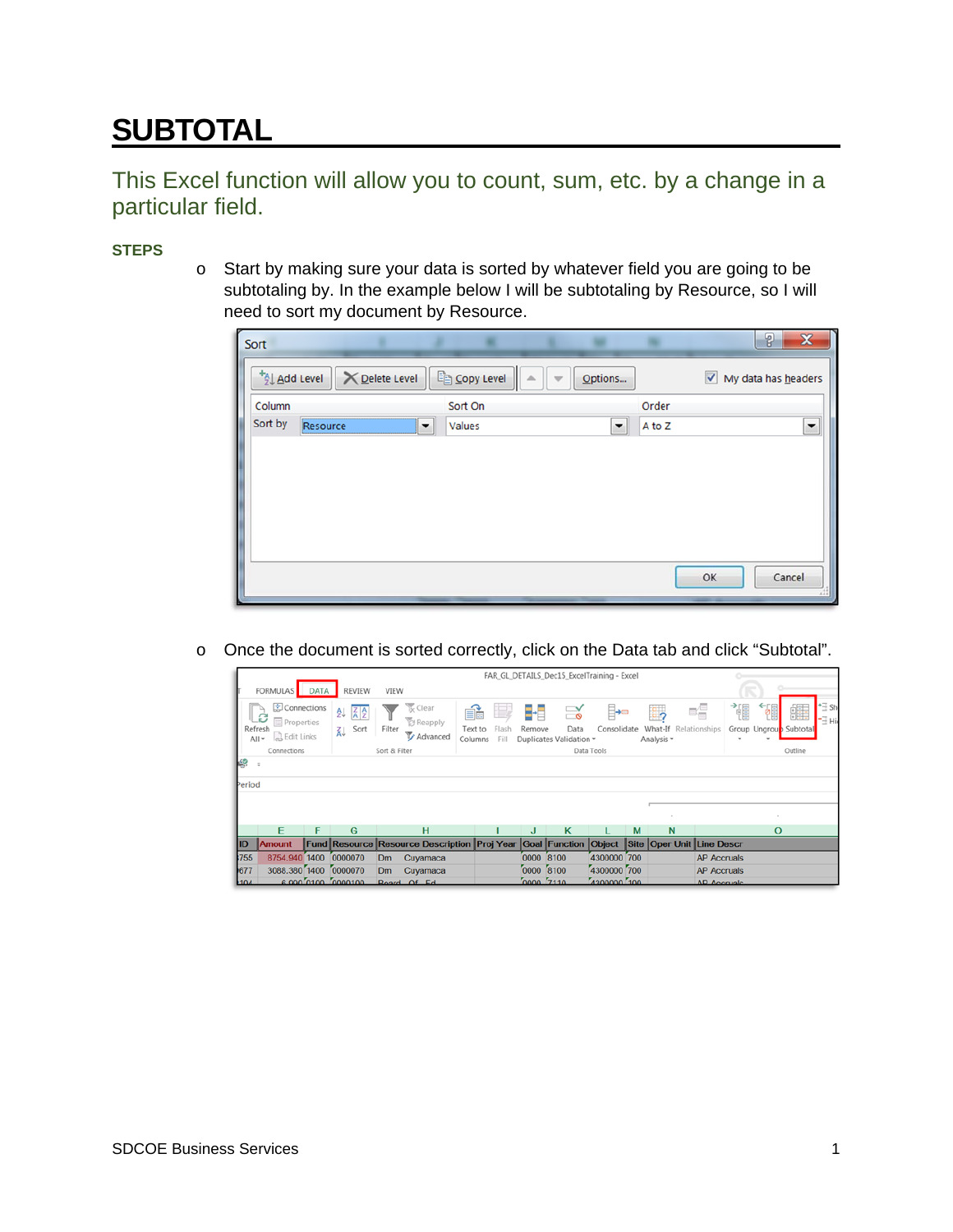- o Enter your parameters.
	- From the drop down, select which field you want subtotaled. In this case "Resource".

| <b>Subtotal</b>                                                                  | 잍<br>х |
|----------------------------------------------------------------------------------|--------|
| At each change in:                                                               |        |
| Period                                                                           |        |
| Journal ID                                                                       |        |
| Amount                                                                           | Ξ      |
| Fund                                                                             |        |
| <b>Resource</b><br><b>Resource Description</b>                                   |        |
| Proj Year                                                                        | ٠      |
| Posted                                                                           |        |
| Year                                                                             |        |
| Ledger<br><b>Line Ref</b>                                                        | Ξ      |
| Ref No                                                                           |        |
| √ Replace current subtotals<br>Page break between groups<br>V Summary below data |        |
| <b>Remove All</b><br>OK                                                          | Cancel |

 Select what function you want performed, sum, count, etc. In this case "Sum".

| Subtotal                                               | 잍<br>x |
|--------------------------------------------------------|--------|
| At each change in:                                     |        |
| Resource                                               |        |
| Use function:                                          |        |
| Count                                                  |        |
| Sum                                                    |        |
| Count                                                  | Ξ      |
| Average                                                |        |
| Max                                                    |        |
| Min                                                    |        |
| Product<br>Line Ker                                    |        |
| V Ref No                                               |        |
| Replace current subtotals<br>Page break between groups |        |
|                                                        |        |
| V Summary below data                                   |        |
| <b>Remove All</b><br>OK                                | Cancel |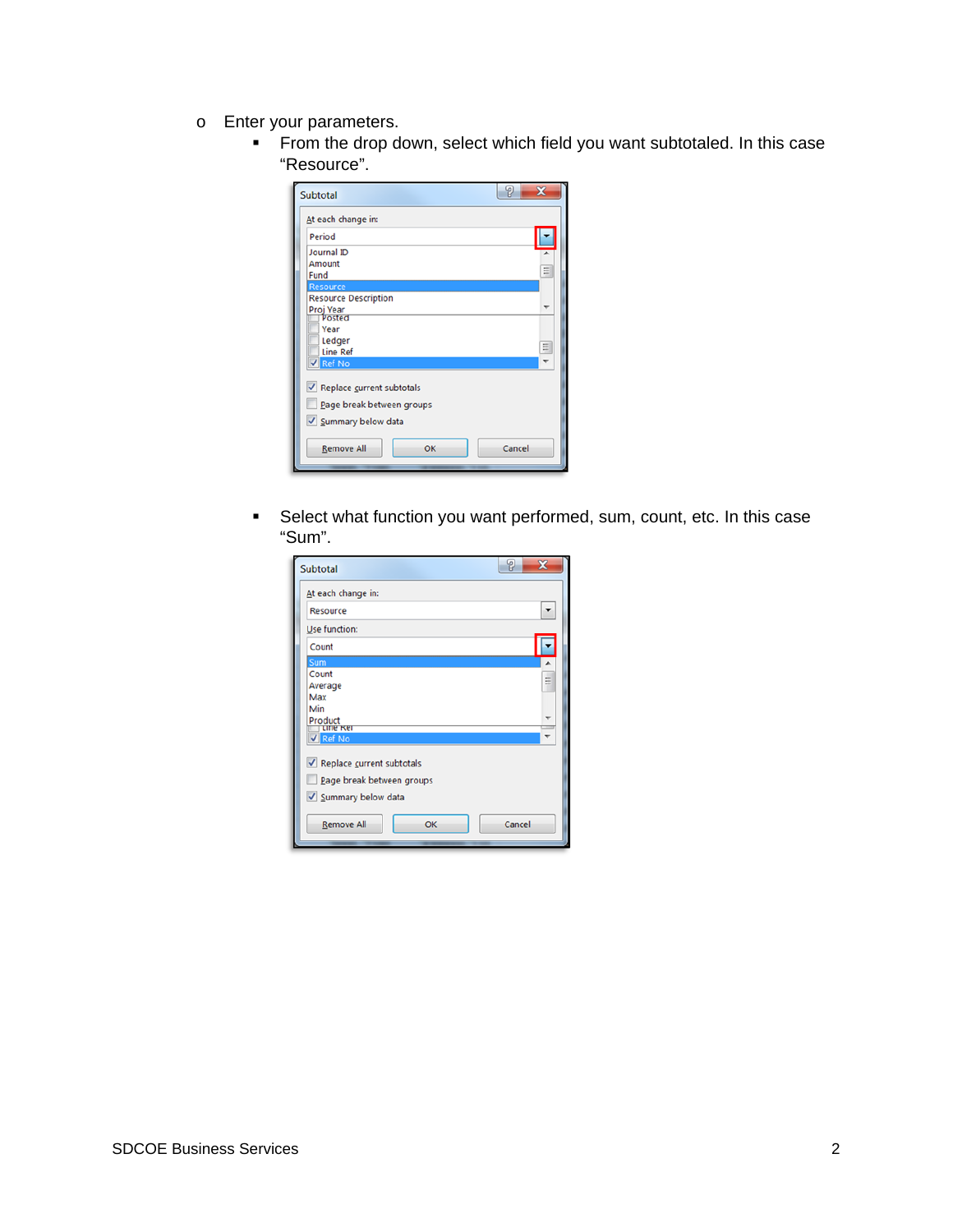Select which field you want the function to be applied to. In this case "Amount".

| Subtotal                                | 잍      |
|-----------------------------------------|--------|
| At each change in:                      |        |
| Resource                                |        |
| Use function:                           |        |
| Sum                                     |        |
| Add subtotal to:                        |        |
| Source<br>Journal ID                    | Ξ      |
| <b>V</b> Amount<br>Fund                 |        |
| Resource<br><b>Resource Description</b> |        |
| Replace current subtotals               |        |
| Page break between groups               |        |
| V Summary below data                    |        |
| OK<br><b>Remove All</b>                 | Cancel |

- Click "OK".
- o You will now notice that there is a row of data after each different resource code with a total amount of transactions for that resource.

| $2 \mid 3$               |    |              | B               | c             | n          | Ε             | я    | G                    | н                                                   |           | к                    |             | м   | N                   |       |
|--------------------------|----|--------------|-----------------|---------------|------------|---------------|------|----------------------|-----------------------------------------------------|-----------|----------------------|-------------|-----|---------------------|-------|
|                          |    | Period Date  |                 | <b>Source</b> | Journal ID | <b>Amount</b> |      |                      | <b>Fund Resource Resource Description Proj Year</b> |           | <b>Goal Function</b> | Object      |     | Site Oper Unit Line |       |
|                          |    | $\mathbf{p}$ | 8/18/2015 AP    |               | AP00088755 | 8754.940      | 1400 | 0000070              | Cuyamaca<br>Dm                                      | 0000      | 8100                 | 4300000     | 700 |                     | AP A  |
|                          |    |              | 4 10/19/2015 AP |               | AP00129677 | 3088,380 1400 |      | 0000070              | Dm<br>Cuyamaca                                      | 0000 8100 |                      | 4300000 700 |     |                     | AP A  |
| $\overline{\phantom{a}}$ |    |              |                 |               |            | 11843.320     |      | 0000070 Total        |                                                     |           |                      |             |     |                     |       |
|                          | 5  |              | 9/3/2015 AP     |               | AP00092104 | 6.990 0100    |      | 0000100              | Of<br>Ed<br>Board                                   | 0000      | 7110                 | 4300000     | 100 |                     | AP A  |
|                          |    |              | 9/30/2015 AP    |               | AP00100904 | 6.990 0100    |      | 0000100              | Ed<br>Of<br>Board                                   | 0000      | 7110                 | 4300000 100 |     |                     | AP A  |
|                          |    |              | 10/6/2015 IBS   |               | 0000101934 | 9.950 0100    |      | 0000100              | Ed<br>Of<br>Board                                   | 0000      | 7110                 | 4300000 100 |     |                     | Petty |
|                          | 8  |              | 10/6/2015 IBS   |               | 0000101934 | 6.250 0100    |      | 0000100              | Ed<br>Of<br>Board                                   | 0000      | 7110                 | 4300000 100 |     |                     | Petty |
|                          | 9  |              | 10/8/2015 AP    |               | AP00103167 | 46.780 0100   |      | 0000100              | Of<br>Ed<br>Board                                   | 0000      | 7110                 | 4300011 100 |     |                     | AP A  |
|                          | 10 |              | 4 10/21/2015 AP |               | AP00130460 |               |      | 82,990,0100 0000100  | Board Of Ed                                         | 0000 7110 |                      | 4300000 100 |     |                     | AP A  |
| $\overline{\phantom{a}}$ | 11 |              |                 |               |            | 159,950       |      | 0000100 Total        |                                                     |           |                      |             |     |                     |       |
|                          | 12 |              | 10/7/2015 AP    |               | AP00102825 | 323,990 0100  |      | 0000110              | Supt Of Schools                                     | 0000      | 7150                 | 4300000 110 |     |                     | AP A  |
|                          | 13 |              | 4 10/19/2015 AP |               | AP00129677 |               |      | 846.880 0100 0000110 | Sunt Of Schools                                     | 0000 7150 |                      | 4300000 110 |     |                     | AP A  |
| $\overline{\phantom{a}}$ | 14 |              |                 |               |            | 1170,870      |      | 0000110 Total        |                                                     |           |                      |             |     |                     |       |
|                          | 15 |              | 8/18/2015 AP    |               | AP00088755 | 288.230 0100  |      | 0000111              | Communications                                      | (OD       | 7180                 | 4300000 110 |     |                     | AP A  |
|                          | 16 |              | 8/27/2015 AP    |               | AP00090712 | 30,000 0100   |      | 0000111              | Communications                                      | 0000      | 7180                 | 4300000 110 |     |                     | AP A  |
|                          | 17 |              | 9/1/2015 AP     |               | AP00091577 | 52.370 0100   |      | 0000111              | Communications                                      | 0000      | 7180                 | 4300000 110 |     |                     | AP A  |
|                          | 18 |              | 9/2/2015 AP     |               | AP00091866 | 80,000 0100   |      | 0000111              | Communications                                      | 0000      | 7180                 | 4300000 110 |     |                     | AP A  |

o You will also notice that over to the left in the margins there is now a 1, 2 and 3. In boxes.

|  |   |    | А           | B             |             |
|--|---|----|-------------|---------------|-------------|
|  |   | 1  | Period Date |               | <b>Sour</b> |
|  |   | 2  | 2           | 8/18/2015 AP  |             |
|  |   | 3  | 4           | 10/19/2015 AP |             |
|  |   | 4  |             |               |             |
|  |   | 5  | 3           | 9/3/2015 AP   |             |
|  |   | 6  | 3           | 9/30/2015 AP  |             |
|  |   | 7  | 4           | 10/6/2015 IBS |             |
|  | × | 8  | 4           | 10/6/2015 IBS |             |
|  |   | g  | 4           | 10/8/2015 AP  |             |
|  |   | 10 | 4           | 10/21/2015 AP |             |
|  |   | 11 |             |               |             |
|  |   | 12 | 4           | 10/7/2015 AP  |             |
|  |   | 13 | 4           | 10/19/2015 AP |             |
|  |   | 14 |             |               |             |
|  |   | 15 | 2           | 8/18/2015 AP  |             |
|  |   |    | o           | 0/07/0015     | ΔD          |